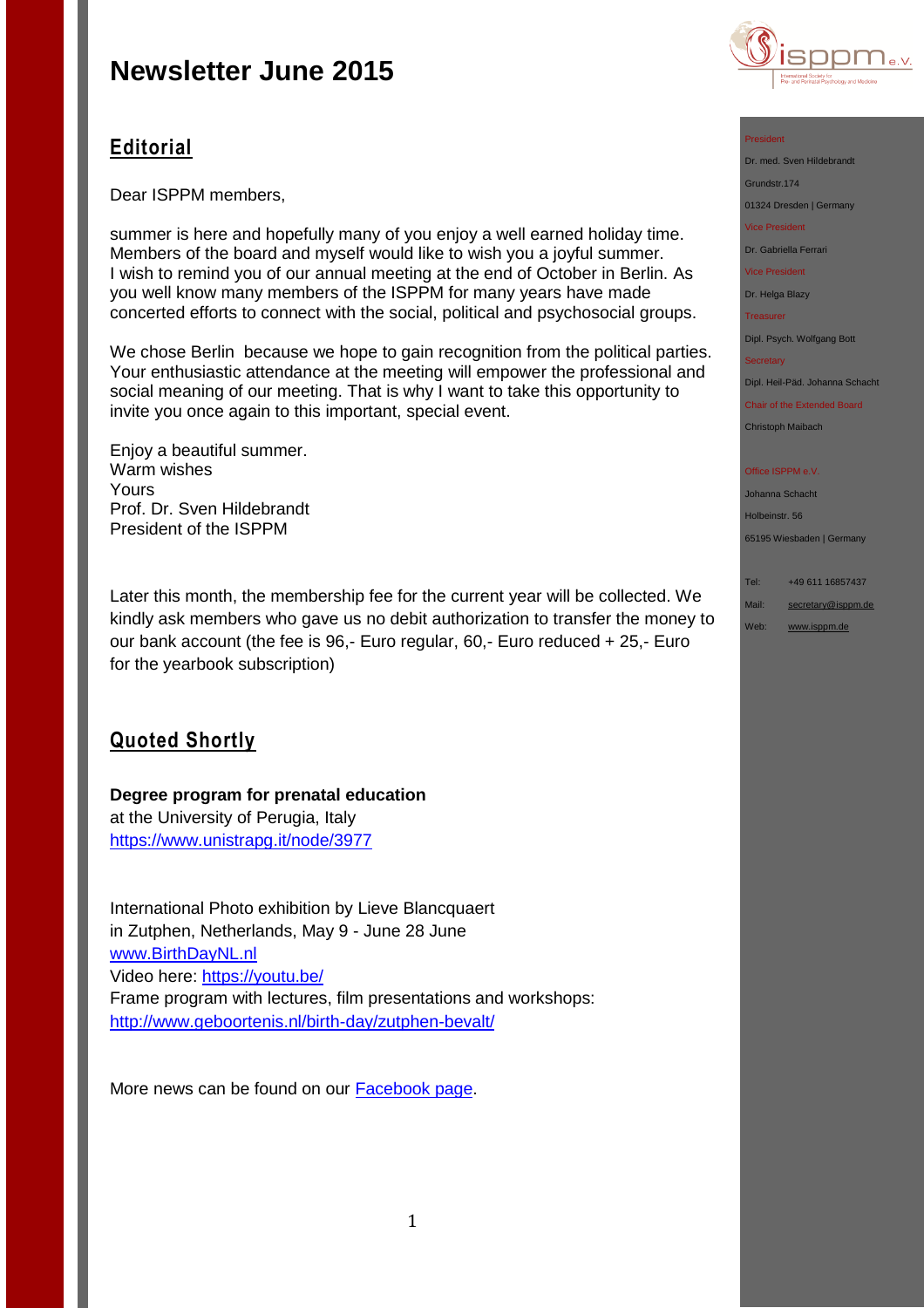

## **Introducing the speakers at the annual ISPPM conference**

## **Prof. Dr. med. Karsten Held**

Specialist in human genetics, Specialist for Pediatric and Adolescent Medicine, Doctor of Medical Genetics, currently operates in Endokrinologikum Hamburg. On 22.3.2012 Mr. Prof. Dr. Held was invited as an expert in a Hearing of the German Ethics Council on issues of contemporary human genetics.



At our annual conference in Berlin, an open dialogue is planned between Prof. Dr. Karsten Held and Prof. Dr. Sven Hildebrandt regarding socio-ethical issues, especially concerning prenatal questions.

# **Events Diary**

## **Dates isppm e.V.**

### **23 - 25 October 2015: Annual Conference in Berlin "I feel - so I am"** Needs of antenatal children and their parents in the area of tension between birth-cultural developments, health-politics, basic rights, ethics, and economy

**Friday, Oct. 23, 14.00 – 18.00 h Pre-Congress-Workshops,** parallel **extended board meeting Friday, Oct. 23, 18.00 – 21.00 h Members Assembly,** parallel **film Presentation Saturday, Oct. 24, 9.00 h – Sunday, Oct.25, 12.30 h Main program Sunday, Oct. 25, 14.00 – 18.00 h Post-Congress-Workshops**

The conference language will be German with English power point presentations and abstract manual.

Program, more information and registration: <http://www.isppm.de/en/>

### **Attention:**

Hotel rooms are limited. Please book early. Indicate you are a ISPPM conference participant.

**10 - 12 June 2016 Bonding Analysis Conference in Cologne** Contact: Helga Blazy [nc-blazyhe@netcologne.de](mailto:nc-blazyhe@netcologne.de)

2



- Grundstr.174
- 01324 Dresden | Germany
- Vice President
- Dr. Gabriella Ferrari
- Vice President
- 
- Dr. Helga Blazy Treasurer

Dipl. Psych. Wolfgang Bott

**Secretary** 

Dipl. Heil-Päd. Johanna Schacht

Chair of the Extended Board

Christoph Maibach

#### **Office ISPPM e.V**

Johanna Schacht Holbeinstr. 56 65195 Wiesbaden | Germany

Tel: +49 611 16857437 Mail: [secretary@isppm.de](mailto:secretary@isppm.de)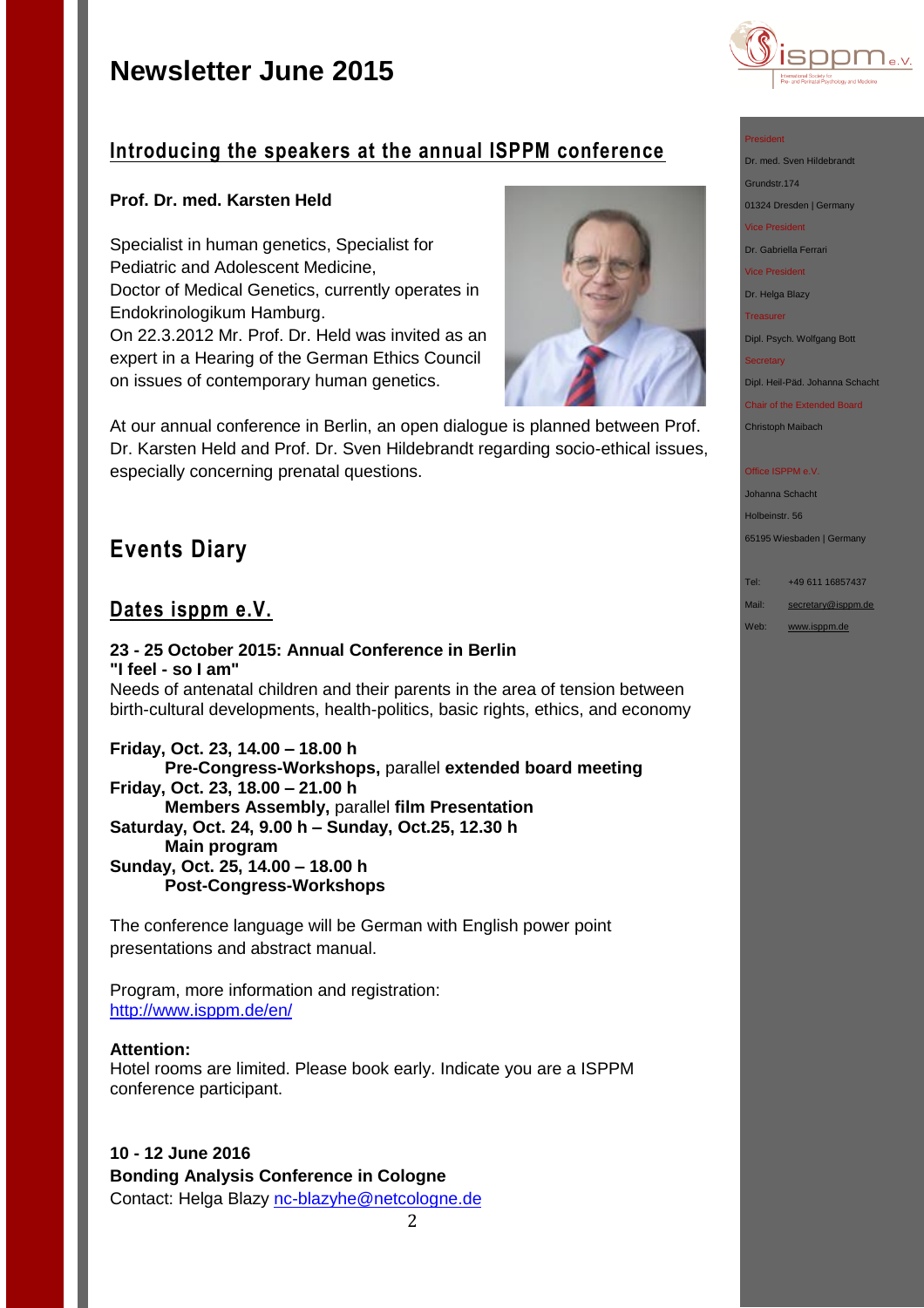

## **Safe the date 2016:**

**October 21 – 23, 2016: Annual Conference in Stolpen near Dresden** Working title: **Integration and coherence**

Prenatal Psychology in established science, research, education and practice of obstetrics, pediatrics and psychotherapy

# **Dates Conferences and Congresses**

**Wednesday 16th September** AIMH 2015 Conference, 10am-4pm **Antenatal Mental Health: Keeping the Baby in Mind** Keynote speakers include: Sir Al Aynsley Green, Professor Vivette Glover, Professor Jane Barlow, Professor Susan Ayers, Dr Trudi Seneviratne, Dr Susan Pawlby, Dr Nadja Reissland and more. University of Northampton, UK [info@aimh.org.uk](mailto:info@aimh.org.uk)

## **October 10, 2015, 9.00-17.30 Uhr**

COLLOQUE INTERNATIONAL DE LA PRENATALITÉ **« L'Education Prénatale, une urgence pour notre société »** CPCV, 7 Rue Du Château De La Chasse, 95390, St. Prix, France



# OMAEP

Organisation Mondiale des Associations pour l'Education Prénatale Statut Consultatif Spécial auprès de l'ECOSOC

**17th/ 18th October 2015** Womb Twin Conference – Dublin, Ireland 2015 **The Twinless Twin – Understanding and Recovery**  The Lantern Centre, Dublin [http://www.wombtwin.com/conference-2015](http://www.wombtwin.com/conference-2015/4588428837?utm_source=Womb+Twin+newsletter&utm_campaign=f7c2af81ac-Newsletter+May+2015+2015&utm_medium=email&utm_term=0_189851c605-f7c2af81ac-421063393)

## **December 3 - 6, 2015**

APPPAH's 19th International Congress

**Birth and Society: How Birth Impacts Society and how Society Impacts Birth.**

Keynote Speakers: Thomas Verny, MD, DPsych., DHL, FRCPC, FAPA, Barbara Findeisen, Dr. Jaak Panksepp, Dr. Gerlinde A. S. Metz, Robbie E. Davis-Floyd, PhD, Michael Mendizza**,** Karen Strange, CPM, Jeanne Ohm, D.C., and Peter Prontzos, PhD [Registration here](http://r20.rs6.net/tn.jsp?f=001ow1wkvozei_88VPX53sV2VFa_ZuxEIVEKa01uLsN1mbdQzyyQdhs_FXedW1fhcbR0cAnBWKAa58XC3PwfiugTa1u-MPUS6Vonsz2fJNfQoB35pjIsF_7lD1CN_qw8TKu7v5JAd5plpwt_sJH1Yde9EazKKjwqyMJ21kbRBK73s3eVNH4L1EyhKr9FAjjkUSl1fgyAKzNeZsbRxoBWUe7j8en6Y0oQ_VI&c=LWshyrIfwgT0SZxQf9pomHGUyyn_Wvxtp2RWpyiRrhc-6I_2N51Iww==&ch=fzqAY8gzqrfAbvVlvh6O_uf6Y0uhLqpZVtR_fAmpQsLRiSXUV-TJkQ==)

#### President

Dr. med. Sven Hildebrandt

Grundstr.174

01324 Dresden | Germany

Vice President

Dr. Gabriella Ferrari

Vice President

Dr. Helga Blazy

Treasurer

Dipl. Psych. Wolfgang Bott

**Secretary** 

Dipl. Heil-Päd. Johanna Schacht

Chair of the Extended Board Christoph Maibach

#### Office ISPPM e.V

Johanna Schacht Holbeinstr. 56 65195 Wiesbaden | Germany

Tel: +49 611 16857437 Mail: [secretary@isppm.de](mailto:secretary@isppm.de)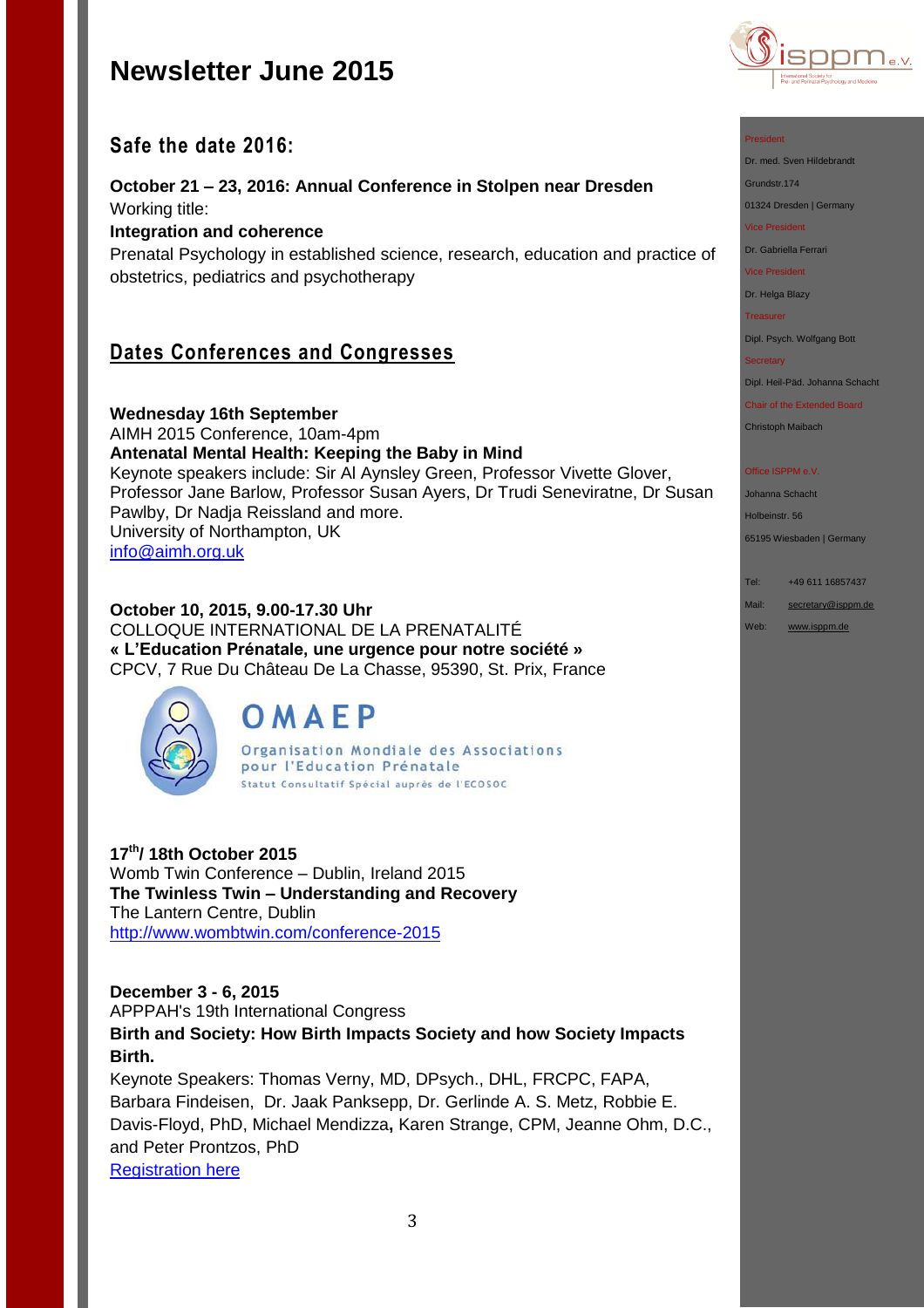

## **Safe the dates 2016:**

**January, 2016 Human Rights in Childbirth: India Conference** Bangalore, India [humanrightsinchildbirth.com/india-conference/](http://humanrightsinchildbirth.com/india-conference/)

**January 14 - 17, 2016 The World Congress on Recurrent Pregnancy Loss (WCRPL 2016)** Cannes, France



[www.wcrpl.com](http://www.wcrpl.com/)

**February 12 - 13, 2016 The 13th National Congress of the HSPPM**  Budapest

**May 29 - June 2, 2016 15th WAIMH World Congress Infant Mental Health in a rapidly changing world: Conflict, adversity, and resilience**

Hosted by Israeli and Palestinian Infant Mental Health Associations Prague



The Congress is organized by WAIMH in cooperation with the luraeli Infant<br>Mental Health Affiliate and Palestinian Infant Mental Health specialists.

#### President

Dr. med. Sven Hildebrandt Grundstr.174

01324 Dresden | Germany

Vice President

Dr. Gabriella Ferrari

Vice President

Dr. Helga Blazy

Treasurer

Dipl. Psych. Wolfgang Bott

#### Secretary

Dipl. Heil-Päd. Johanna Schacht

Chair of the Extended Board

Christoph Maibach

#### Office ISPPM e.V.

Johanna Schacht Holbeinstr. 56

65195 Wiesbaden | Germany

Tel: +49 611 16857437

Mail: [secretary@isppm.de](mailto:secretary@isppm.de)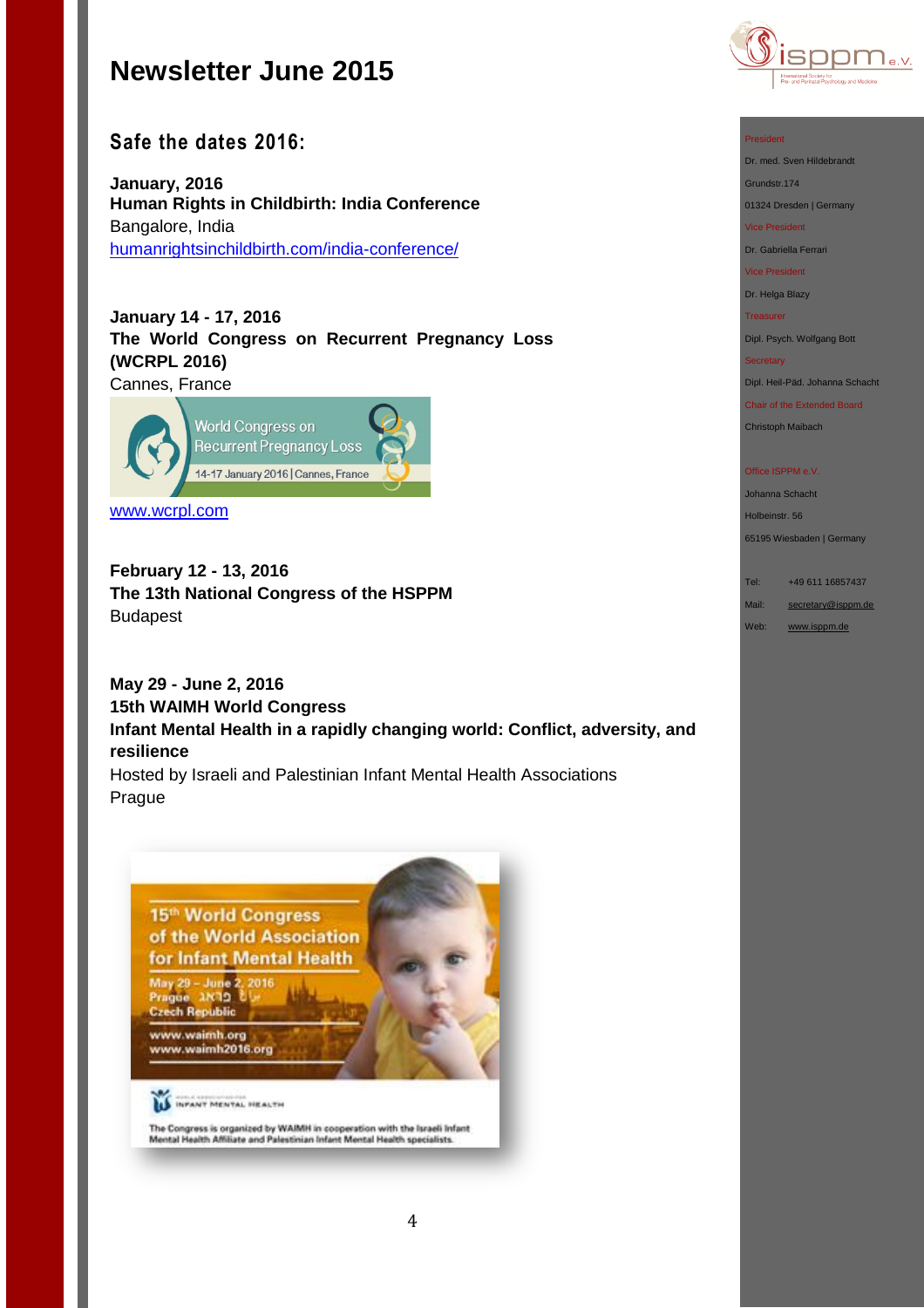# **Further Education/Workshops**

Workshops with William Emerson:

## **Trauma, Shock, Twins and Doubles. The Discovery and Revival of Relational Intimacy**

22 - 27 September 2015 in Sternenberg, Switzerland Contact: Claudia Isler, Sekretariat SIRT , Bahnhofstrasse 16, 8344 Bäretswil, phone: 043 / 833 68 45, email: [info@sirt.ch](mailto:info@sirt.ch) [www.sirt.ch](http://www.sirt.ch/)

## **Trauma, Shock & Relational Intimacy**

6 - 11 October 2015 in Lienen, Germany [Flyer here](http://www.isppm.de/en/wp-content/uploads/2014/04/Emerson_Workshop_engl.pdf) Contact: Margret Overdick, phone +49 251 260 255, email [m.overdick@web.de](mailto:m.overdick@web.de)

Workshops and Trainings with Matthew Appleton and Jenni Meyer:

- **Birth From the Baby's Perspective** A One Day Introduction to Integrative Baby Therapy
- **Integrative Baby Therapy** Therapy Training
- **Soul Loss**
	- A Pre and Perinatal Perspective

For further details or to book a place contact: Conscious Embodiment Trainings E-mail: [conscious.embodiment@sky.com](file:///C:/Users/hanna/Desktop/conscious.embodiment@sky.com) [http://www.conscious-embodiment.co.uk](http://www.conscious-embodiment.co.uk/)

## **Birth Into Being**

With Elena Tonetti-Vladimirova Elena will be teaching a once-a-year 16 day Birth Into Being Method Workshop, Facilitator Training, and Advanced Facilitator Training July 15 - 30, 2015 in Kisslegg, Germany Information and registration: [www.birthintobeing.international/](http://www.birthintobeing.international/)

## **Advanced Embodiment Course**

with Karlton und Kathryn Terry and Peter Schindler Teilnahmevoraussetzung: Abgeschlossener Embodiment Kurs Inhalt: Vertiefte Erforschung der preconception Zeit mit fortgeschrittenen Regressionstechniken **Lessons from the hourglass**: 5. - 10. November 2015 **The Art of the Tryptic**: 12. - 17. November 2016 location: Seminarhotel Wasserfallen bei Basel (Switzerland) http://www.ippe.info/courses/embodiment\_hourglass\_classes.html registration: Max Peschek, email: [peschek.max@t-online.de,](mailto:peschek.max@t-online.de) phone +49 (0)421 7 3210



#### President

Dr. med. Sven Hildebrandt

Grundstr.174

01324 Dresden | Germany

Vice President

Dr. Gabriella Ferrari

Vice President

Dr. Helga Blazy

Treasurer

Dipl. Psych. Wolfgang Bott

**Secretary** 

Dipl. Heil-Päd. Johanna Schacht

Chair of the Extended Board Christoph Maibach

## Office ISPPM e.V

Johanna Schacht Holbeinstr. 56

65195 Wiesbaden | Germany

Tel: +49 611 16857437

- Mail: [secretary@isppm.de](mailto:secretary@isppm.de)
- Web: [www.isppm.de](http://www.isppm.de/)